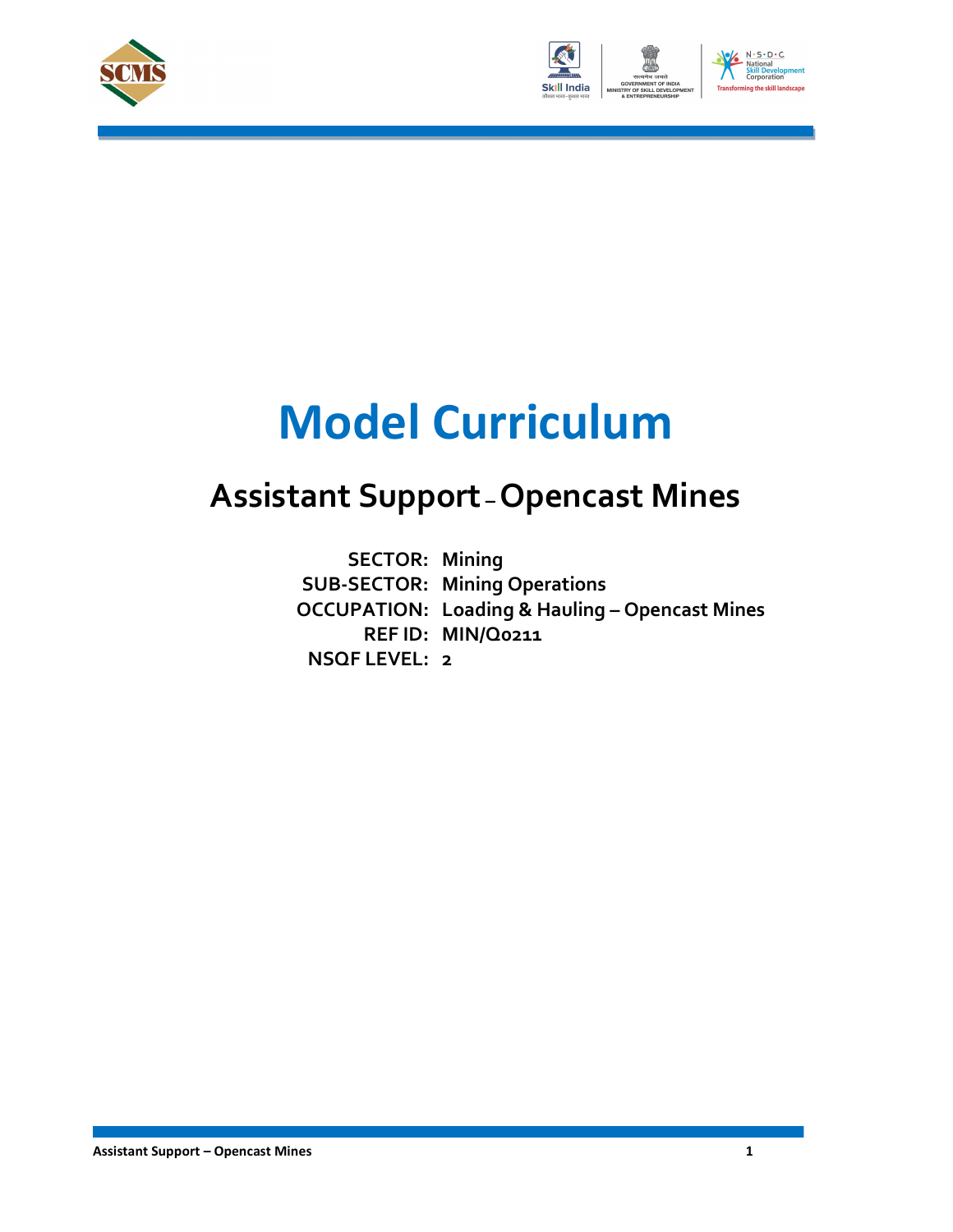



| ili India<br><b>Rock Area-America</b> | SOV                                                                                                                                              | evelopment<br>Corporation<br>Transforming the skill landscape           |
|---------------------------------------|--------------------------------------------------------------------------------------------------------------------------------------------------|-------------------------------------------------------------------------|
|                                       | Certificate                                                                                                                                      |                                                                         |
|                                       | <b>CURRICULUM COMPLIANCE TO</b><br>QUALIFICATION PACK - NATIONAL OCCUPATIONAL<br><b>STANDARDS</b>                                                |                                                                         |
|                                       | is hereby issued by the                                                                                                                          |                                                                         |
|                                       | SKILL COUNCIL FOR MINING SECTOR                                                                                                                  |                                                                         |
|                                       | for the                                                                                                                                          |                                                                         |
|                                       | <b>MODEL CURRICULUM</b>                                                                                                                          |                                                                         |
|                                       | Complying to National Occupational Standards of<br>Job Role/ Qualification Pack: 'Assistant Operator-Open cast' QP No. 'MIN/ Q oz11 NSQF Levelz' |                                                                         |
| Date of Issuance:<br>Validup to *     | February 10 <sup>m</sup> , 1017<br>September, 9th, 2019<br>* Valid up to the next review date of the Qualification Pack                          | Wilmounder<br>Authorised Signatory<br>(Skill Council for Mining Sector) |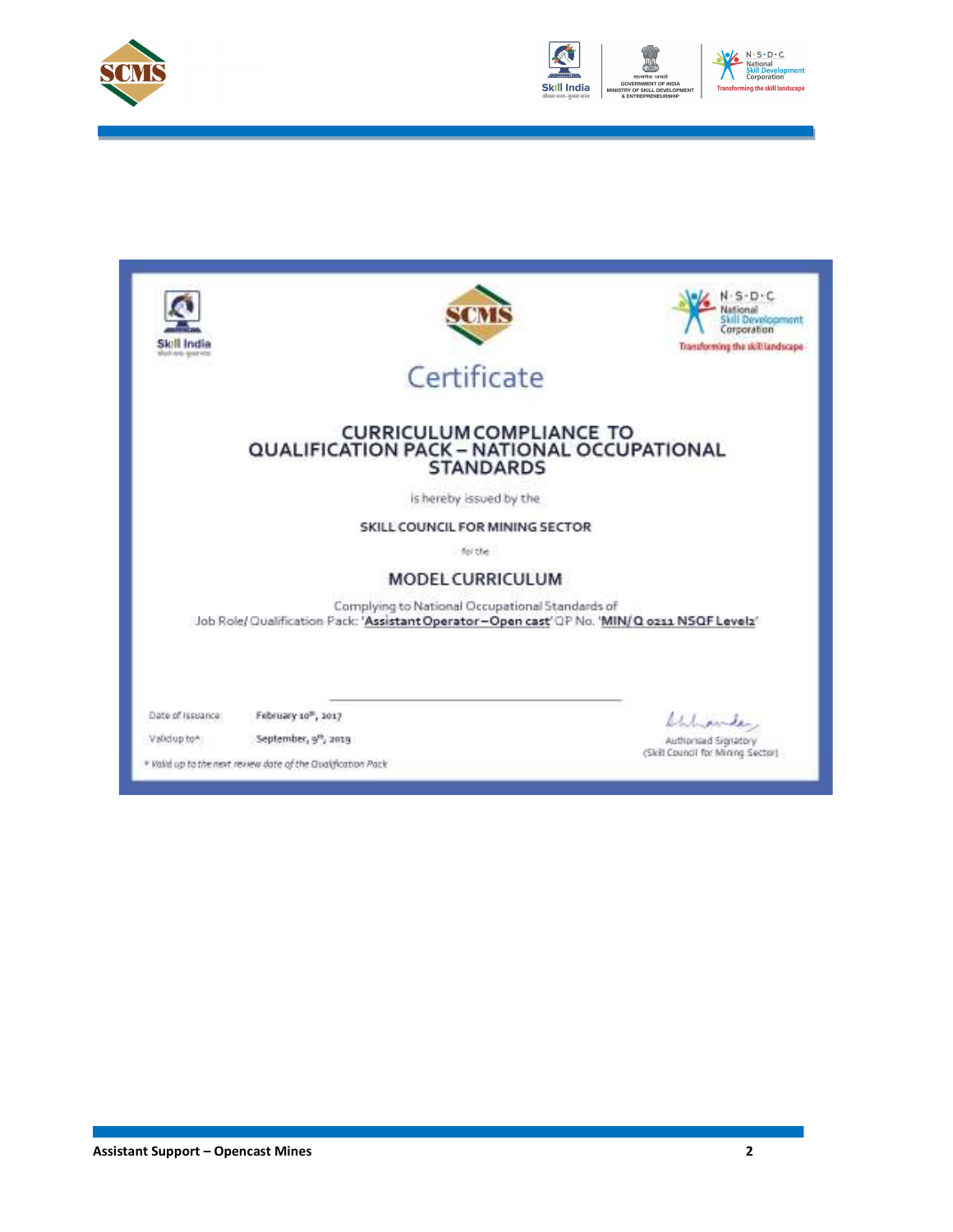



### TABLE OF CONTENTS

| 1. Curriculum                    | 01 |
|----------------------------------|----|
| 2. Trainer Prerequisites         | ٥q |
| 3. Annexure: Assessment Criteria | 10 |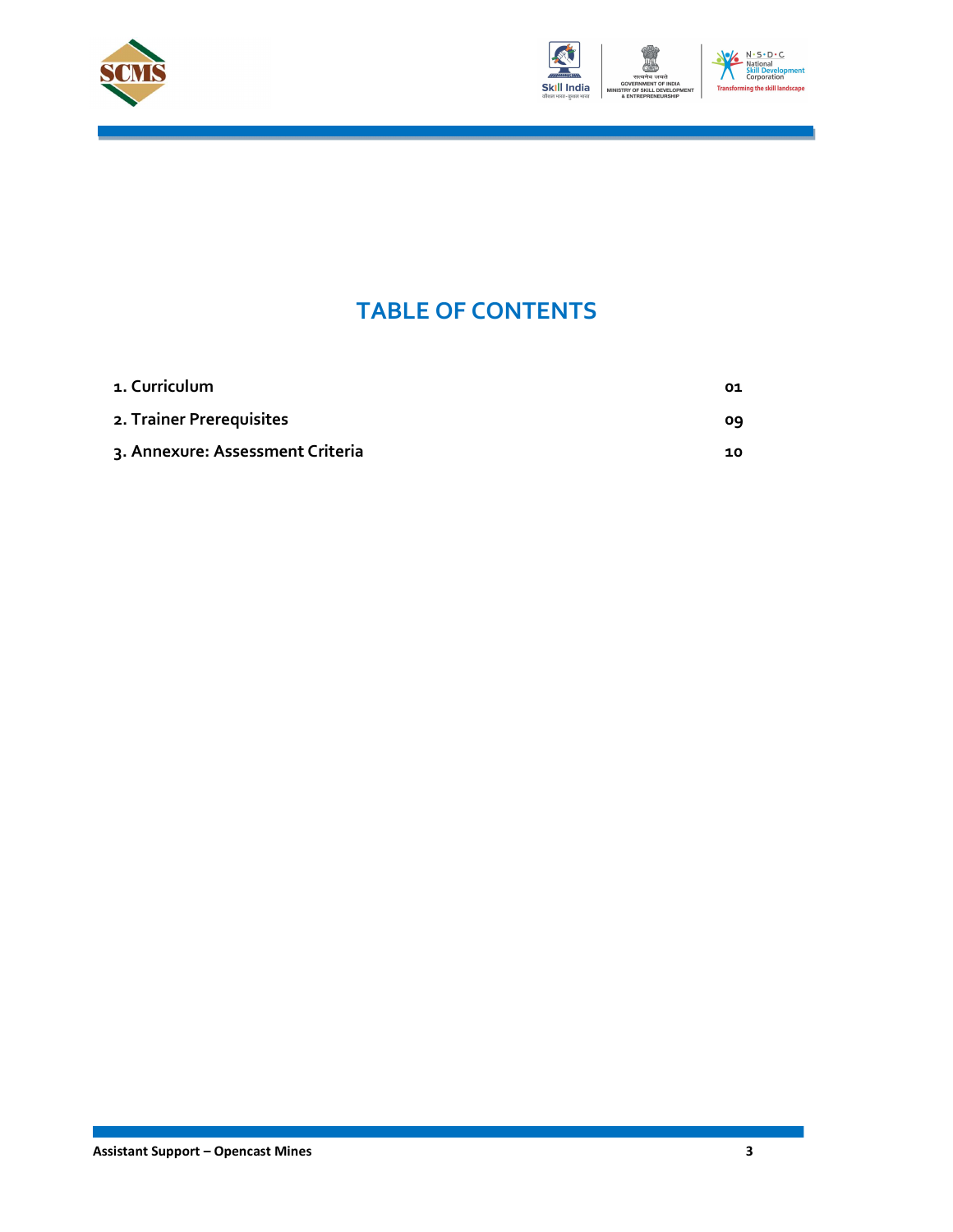



## Assistant Support-Opencast Mines

#### CURRICULUM / SYLLABUS

This program is aimed at training candidates for the job of a "Assistant Support-Opencast Mines", in the "Mining & Allied" Sector/Industry and aims at building the following key competencies amongst the learner.

| <b>Program Name</b>                        |                                                                                      | <b>Assistant Support - Opencast Mines</b>                                                                                                |                                                                                                                                                                                                                                                                                                                                                                                                                                                                                                                                                                                                                              |  |  |  |
|--------------------------------------------|--------------------------------------------------------------------------------------|------------------------------------------------------------------------------------------------------------------------------------------|------------------------------------------------------------------------------------------------------------------------------------------------------------------------------------------------------------------------------------------------------------------------------------------------------------------------------------------------------------------------------------------------------------------------------------------------------------------------------------------------------------------------------------------------------------------------------------------------------------------------------|--|--|--|
| Qualification Pack Name &<br>Reference ID. | MIN/Q0211                                                                            |                                                                                                                                          |                                                                                                                                                                                                                                                                                                                                                                                                                                                                                                                                                                                                                              |  |  |  |
| Version No.                                | 1.0                                                                                  | Version update date                                                                                                                      | 03-06-2017                                                                                                                                                                                                                                                                                                                                                                                                                                                                                                                                                                                                                   |  |  |  |
| <b>Pre-requisites to Training</b>          | Class VIII Pass                                                                      |                                                                                                                                          |                                                                                                                                                                                                                                                                                                                                                                                                                                                                                                                                                                                                                              |  |  |  |
| <b>Training Outcomes</b>                   | equipment, hoists and pumps etc.<br>protective equipment.<br>welding of equipment's. | After completing this programme, participants will be able to:<br>Technicians in pre operational checks and repair and maintenance jobs. | . Assists in HEMM Operations, other equipment operations in ensuring positioning and<br>productive operation of the HEMM and other extraction machinery used in opencast<br>mines. Individual will assist the Operator / Fitter / Technician in operation of ancillary<br>• Ensure the cleanliness and lubrication of the equipment, assists the operator and<br>· Become well versed with Environment Health & Safety: Well versed with on-site<br>occupational health and safety measures relating to blasting and use of personal<br>. Identify and use basic tools, equipment & materials: Understanding of carrying out |  |  |  |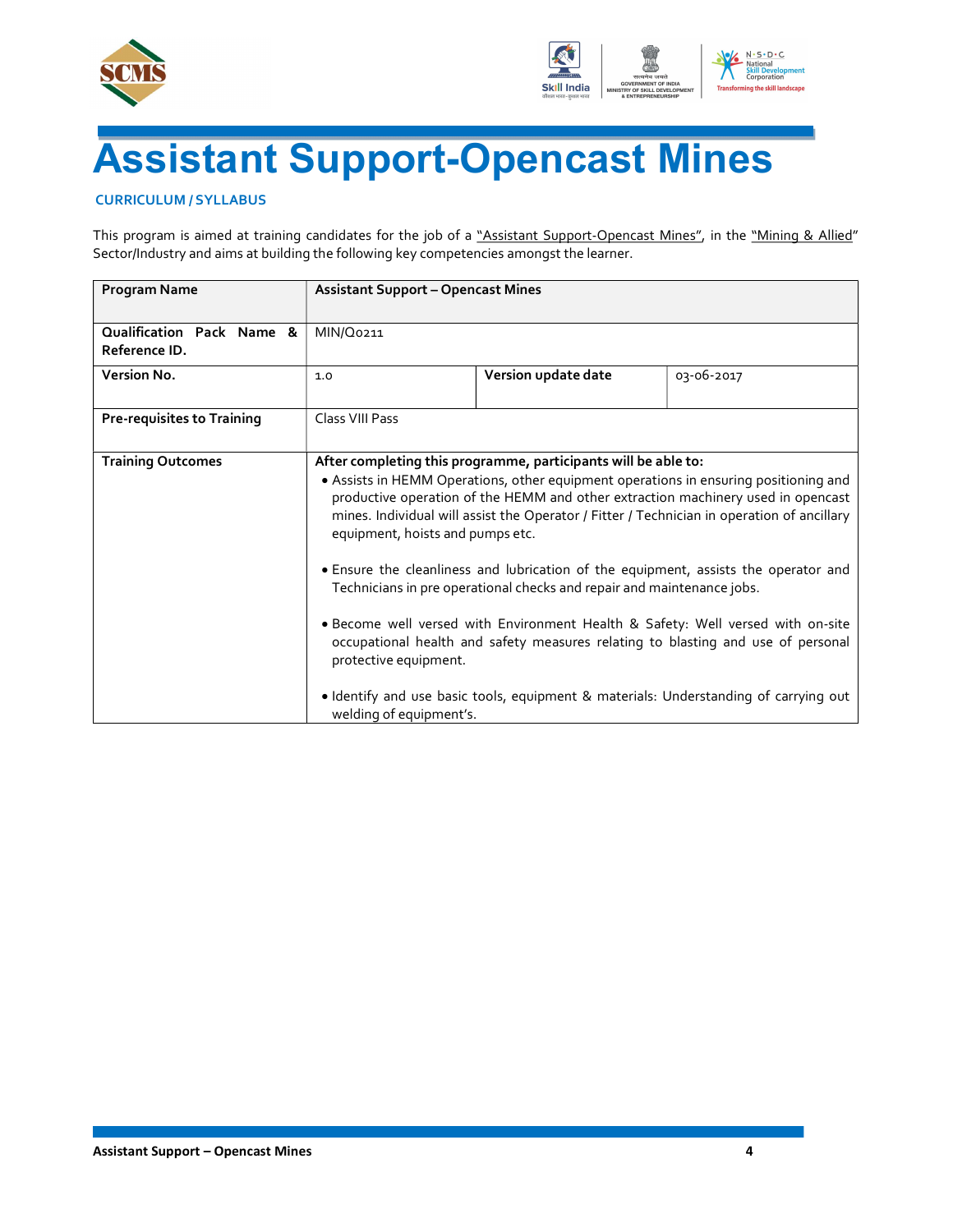



This course encompasses 3 out of 3 National Occupational Standards (NOS) of "Assistant Support-Opencast Mines" Qualification Pack issued by "Skill Council for Mining Sector".

| Sr.<br>No.     | <b>Module</b>                                                                                                                                                                                                      | <b>Key Learning Outcomes</b>                                                                                                                                                                                                                                                                                                                                                                                                                                                                                                                                                                                                                                                                                                                                                                                                                                                                                                                                                                                                                                                                                                                                                                                                                                                                                                                                                                                                            | <b>Equipment Required</b>                                                                                                                                                                                                                                                                                                                                                                                                                                                                                                      |
|----------------|--------------------------------------------------------------------------------------------------------------------------------------------------------------------------------------------------------------------|-----------------------------------------------------------------------------------------------------------------------------------------------------------------------------------------------------------------------------------------------------------------------------------------------------------------------------------------------------------------------------------------------------------------------------------------------------------------------------------------------------------------------------------------------------------------------------------------------------------------------------------------------------------------------------------------------------------------------------------------------------------------------------------------------------------------------------------------------------------------------------------------------------------------------------------------------------------------------------------------------------------------------------------------------------------------------------------------------------------------------------------------------------------------------------------------------------------------------------------------------------------------------------------------------------------------------------------------------------------------------------------------------------------------------------------------|--------------------------------------------------------------------------------------------------------------------------------------------------------------------------------------------------------------------------------------------------------------------------------------------------------------------------------------------------------------------------------------------------------------------------------------------------------------------------------------------------------------------------------|
| $\mathbf{1}$   | Introduction<br><b>Theory Duration</b><br>(hh:mm)<br>10:00<br><b>Practical Duration</b><br>(hh:mm)<br>20:00<br><b>Corresponding NOS</b><br>Code<br><b>Bridge Module</b>                                            | Understanding of following:<br>About Opencast Mining process. Regulatory context specified to<br>work in opencast mines.<br>· Assists HEMM Operators, other equipment operators and<br>Technicians in ensuring positioning and productive operation of<br>the HEMM, loading, hauling & transportation and other<br>extraction machinery. Individual will assist the Operator / Fitter<br>/ Technician in operation of ancillary equipment, hoists and<br>pumps etc. He has to ensure the cleanliness and lubrication of<br>the equipment, assists the operator and Technicians in pre<br>operational checks and repair and maintenance jobs.<br>· Receive and understand directions from operator and<br>technicians, basic knowledge of risk and work safety, and finally<br>physique to sustain strenuous condition.<br>• Assist Operators and Technicians in opencast Mining operation,<br>in operation of mining machinery and in servicing and<br>maintenance of varied machinery.                                                                                                                                                                                                                                                                                                                                                                                                                                                 | Projector<br>System,<br>Posters, Graph etc.                                                                                                                                                                                                                                                                                                                                                                                                                                                                                    |
| $\overline{2}$ | Assist in pre-operation<br>checks and servicing of<br><b>HEMM</b><br><b>Theory Duration</b><br>(hh:mm)<br>20:00<br><b>Practical Duration</b><br>(hh:mm)<br>70:00<br><b>Corresponding NOS</b><br>Code<br>MIN/N 0239 | This OS unit is about providing necessary assistance to the HEMM<br>operators in carrying out the pre operational checks on the<br>machine, lubrication of the machine and to prepare the machine<br>for operation. This unit covers:<br>• Assists in conducting the pre operational checks of the HEMM.<br>• Assist to identify the faults in machines, do routine maintained<br>of HEMM.<br>· Assist technicians and operators in maintenance of other<br>machinery.<br>• Assist in visual inspection of the body components for cracks<br>and wear. Observe any unusual noise, vibration, leak, spillage,<br>accumulation etc. and communicate the same to Technician /<br>Operator.<br>. Inspect the bucket for any crack or damage. Inspect the tooth<br>points and lock pin.<br>. Check the hydraulic oil levels, radiator water levels, any<br>leakages<br>• Check the track chain pad, bolts and links in crawler mounted<br>equipment. Tighten bolts as required.<br>. Check gauges, indicators, and sensor are fully functional.<br>Observe any alarm message and report the same to Technician<br>or Operator.<br>• Check for any leakage in compressor unit and all fittings and air<br>lines. The condition of trailing cable and cable joints.<br>. Carry all the tools and tackles to complete the job.<br>• Clean the work area and assist the Technician in conducting<br>inspection and check different machine area. | Projector<br>System,<br>Posters,<br>Graph<br>etc.<br>Articulating<br>Truck,<br>Bulldozer, Cable/Hammer<br>Tractor. Dragline, Drills,<br>Haul Truck, Loaders, Motor<br>Grader (mining size e.g.<br>CAT 24H), Photo analysis,<br>Quarry tub, Road header,<br>Rock breaker, Mining lamp,<br>Underground<br>Personnel<br>Carriers,<br>Davy<br>lamp,<br>Dragline excavator, Drill<br>floor,<br>Drilling<br>jumbo,<br>Headboards, Footplates,<br>Cone setting tools.<br>Helmet, gloves, harness,<br>earplugs, goggles, node<br>mask. |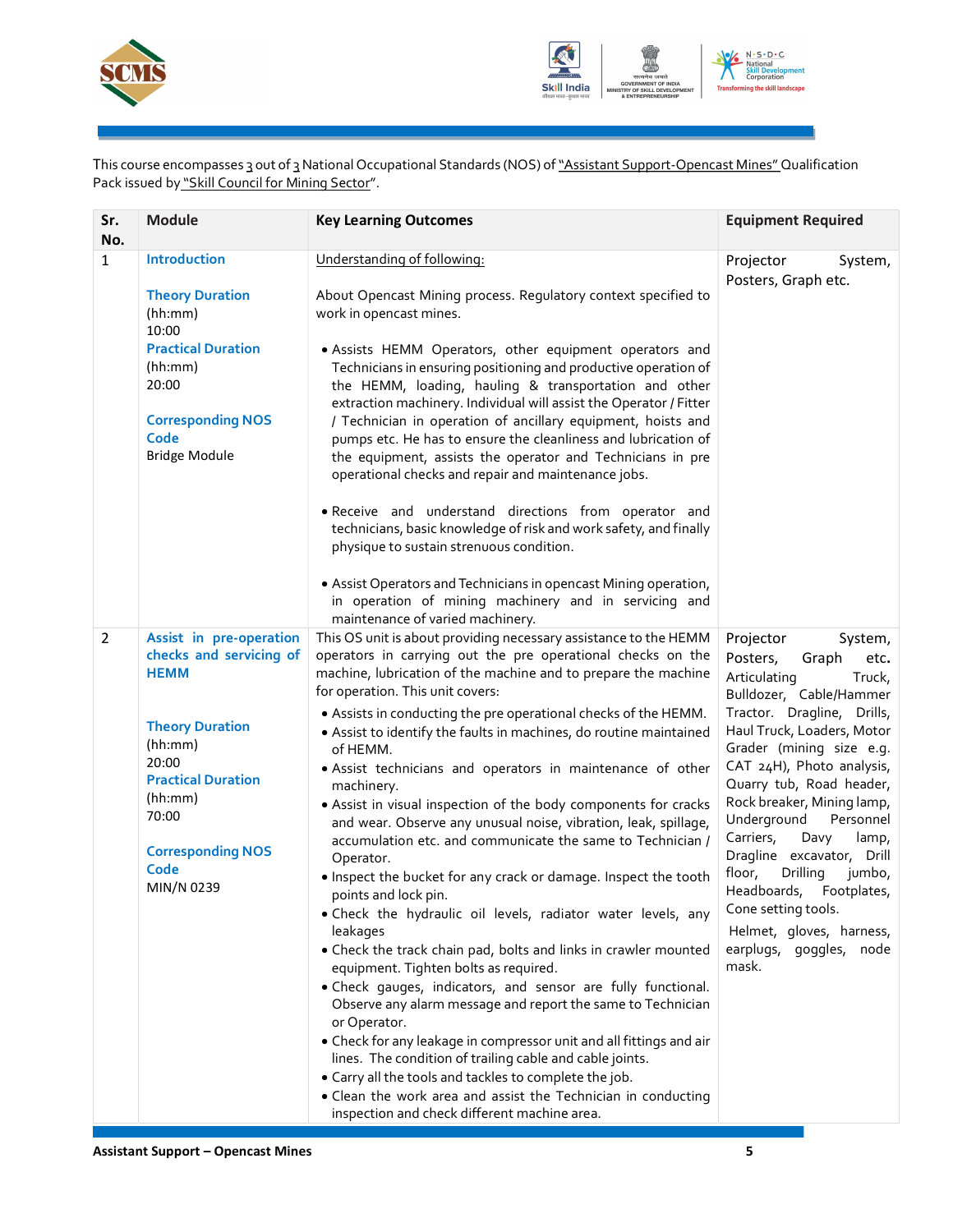





| . Follow all the work instruction from Fitter / Technician related<br>to routine maintenance.<br>• Ensure that no maintenance task on the engine is performed<br>when running or still hot.<br>. Repair or replace faulty parts as per Technician or Operator's<br>instructions.<br>. Use various kinds of hand held and power-tools to lift,<br>dismantle or assemble machine components.<br>. Perform greasing & lubrication as directed by Operator /<br>Technician.<br>• Assist in oil changes, change of oil filters and air filters, replaces<br>hoses, belts, water pumps and other parts.<br>. Check fan belts, hoses, wiper blades and other safety<br>equipment; check water and antifreeze levels; check air in tires<br>and inflate tires and changes tires as necessary.<br>• Assist technician in maintaining and repairing automotive fleet<br>and small equipment.<br>• Change and repair tires for the automotive fleet and responds<br>to road service calls. Tow broken-down vehicles.<br>. Fuel, wash, and clean administrative vehicles, Assist in welding<br>services as needed.<br>. The user/individual on the job needs to know and understand:<br>safety features of machine<br>$\circ$<br>Should understand the work instructions<br>$\circ$<br>Should know different greasing points in the equipment<br>$\circ$<br>Should know the optimum level of water in radiator<br>$\circ$<br>Should know the capacity of different oils in machine<br>$\circ$<br>Should know the capacity of fuel tank in the machine<br>$\circ$<br>Should know the basics of compressed air operated<br>$\circ$<br>equipment<br>Should know the basics of electrical driven equipment<br>$\circ$<br>Knowledge on application of different types of hand tools<br>$\circ$<br>Visual checks to identify damage, defects, cracks or leaks<br>$\circ$<br>beforehand.<br>Assist in shifting and<br>Providing necessary assistance to operator in shifting, placement,<br>Projector System, Posters,<br>3<br>operation of the<br>cleanliness and operation of machine at the place designated by<br>Graph etc. Articulating<br>machine<br>the in charge. The task covers -<br>Truck,<br>Bulldozer,<br>Cable/Hammer<br>Tractor.<br>• assist in shifting and placement of machine<br>Dragline, Drills, Haul Truck,<br>• provide necessary assistance during the operation of machine<br><b>Theory Duration</b><br>Loaders, Motor Grader<br>• Cleaning of machine.<br>(mining size e.g. CAT 24H),<br>(hh:mm)<br>• Assist in varied other and extraction jobs<br>Photo analysis, Quarry tub,<br>20:00<br>. Follow the work instruction for shifting and placement of<br>Road header, Rock breaker,<br>machine<br>Mining lamp, Underground<br><b>Practical Duration</b><br>• Ensure that the path is free from any obstruction. Ensure that<br>Personnel Carriers, Davy<br>(hh:mm)<br>no blasting operation is in progress in the area to be shifted.<br>lamp, Dragline excavator,<br>75:00<br>• carry the trailing cable while placement of machine in case of<br>Drill floor, Drilling jumbo,<br>electrical driven machines<br><b>Corresponding NOS</b><br>Headboards, Footplates,<br>• Guide the operator for placement of drill machine at distinctly<br>Cone setting tools.<br>Code<br>marked position given by Mechanic/Technician/ surveyor.<br>MIN/N 0240<br>Helmet, gloves, harness,<br>• carry out visual inspection of the area before starting the<br>earplugs, goggles, node<br>operation<br>mask. |  |  |
|-----------------------------------------------------------------------------------------------------------------------------------------------------------------------------------------------------------------------------------------------------------------------------------------------------------------------------------------------------------------------------------------------------------------------------------------------------------------------------------------------------------------------------------------------------------------------------------------------------------------------------------------------------------------------------------------------------------------------------------------------------------------------------------------------------------------------------------------------------------------------------------------------------------------------------------------------------------------------------------------------------------------------------------------------------------------------------------------------------------------------------------------------------------------------------------------------------------------------------------------------------------------------------------------------------------------------------------------------------------------------------------------------------------------------------------------------------------------------------------------------------------------------------------------------------------------------------------------------------------------------------------------------------------------------------------------------------------------------------------------------------------------------------------------------------------------------------------------------------------------------------------------------------------------------------------------------------------------------------------------------------------------------------------------------------------------------------------------------------------------------------------------------------------------------------------------------------------------------------------------------------------------------------------------------------------------------------------------------------------------------------------------------------------------------------------------------------------------------------------------------------------------------------------------------------------------------------------------------------------------------------------------------------------------------------------------------------------------------------------------------------------------------------------------------------------------------------------------------------------------------------------------------------------------------------------------------------------------------------------------------------------------------------------------------------------------------------------------------------------------------------------------------------------------------------------------------------------------------------------------------------------------------------------------------------------------------------------------------------------------------------------------------------------------------------------------------------------------------------------------------------------|--|--|
|                                                                                                                                                                                                                                                                                                                                                                                                                                                                                                                                                                                                                                                                                                                                                                                                                                                                                                                                                                                                                                                                                                                                                                                                                                                                                                                                                                                                                                                                                                                                                                                                                                                                                                                                                                                                                                                                                                                                                                                                                                                                                                                                                                                                                                                                                                                                                                                                                                                                                                                                                                                                                                                                                                                                                                                                                                                                                                                                                                                                                                                                                                                                                                                                                                                                                                                                                                                                                                                                                                           |  |  |
|                                                                                                                                                                                                                                                                                                                                                                                                                                                                                                                                                                                                                                                                                                                                                                                                                                                                                                                                                                                                                                                                                                                                                                                                                                                                                                                                                                                                                                                                                                                                                                                                                                                                                                                                                                                                                                                                                                                                                                                                                                                                                                                                                                                                                                                                                                                                                                                                                                                                                                                                                                                                                                                                                                                                                                                                                                                                                                                                                                                                                                                                                                                                                                                                                                                                                                                                                                                                                                                                                                           |  |  |
|                                                                                                                                                                                                                                                                                                                                                                                                                                                                                                                                                                                                                                                                                                                                                                                                                                                                                                                                                                                                                                                                                                                                                                                                                                                                                                                                                                                                                                                                                                                                                                                                                                                                                                                                                                                                                                                                                                                                                                                                                                                                                                                                                                                                                                                                                                                                                                                                                                                                                                                                                                                                                                                                                                                                                                                                                                                                                                                                                                                                                                                                                                                                                                                                                                                                                                                                                                                                                                                                                                           |  |  |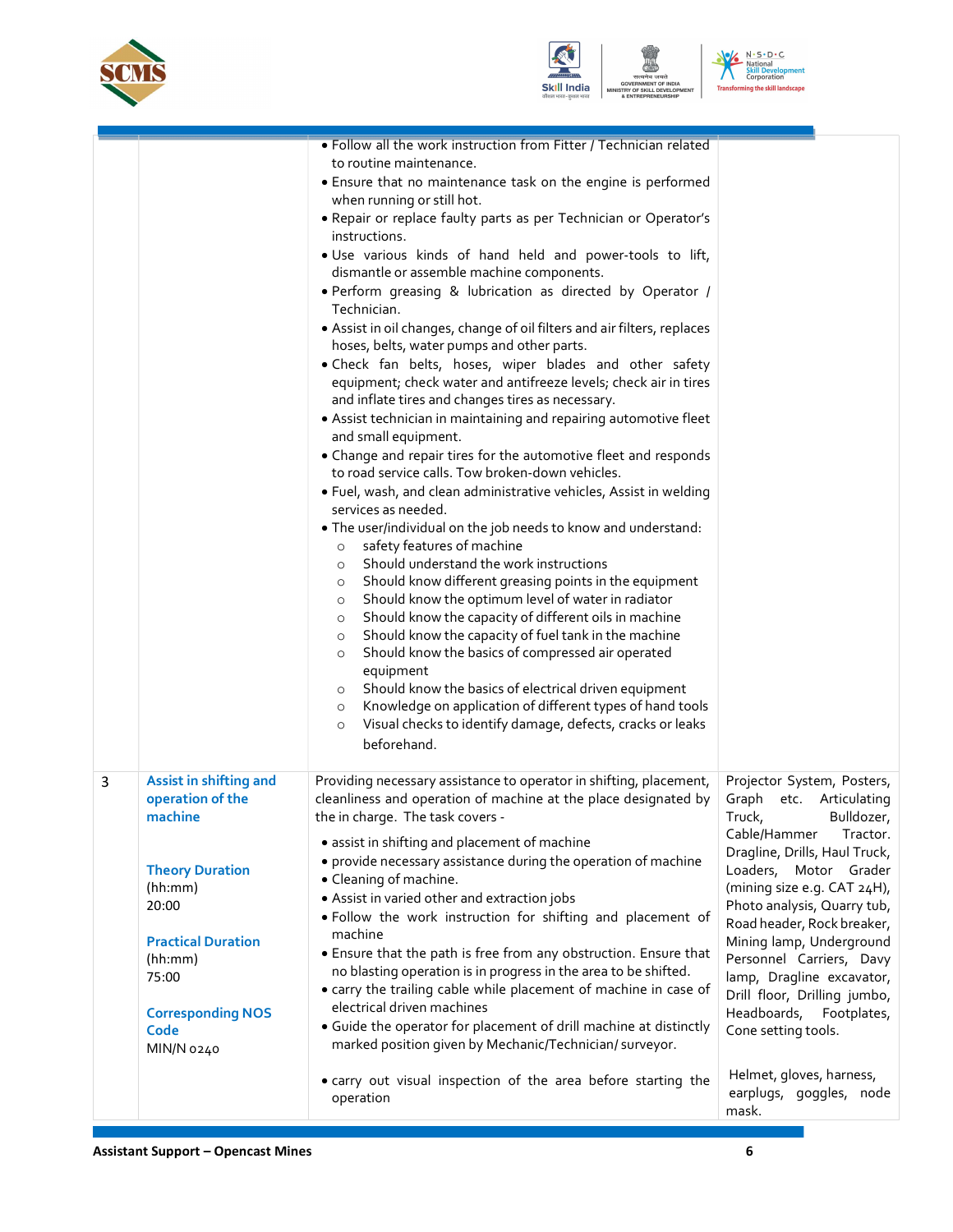





| <b>Health &amp; Safety:</b><br>. This unit provides the information regarding worksite health and<br>Gloves, Safety shoes,<br>4<br>safety. This unit is about adhering to health and safety<br>Safety goggles, Safety<br>helmet, Fire extinguisher,<br>requirements at the worksite during equipment operations.<br><b>Theory Duration</b><br>Types of log book, First Aid<br>• Comply with occupational health and safety regulations adopted<br>(hh:mm)<br>box.<br>by the employer.<br>10:00<br>· Follow mining operations procedures with respect to materials<br>handling and accidents.<br><b>Practical Duration</b><br>• Comply with safety, health, security and environment related<br>(hh:mm)<br>regulations / guidelines at the work site.<br>25:00<br>• Use Personal Protective Equipment (PPE) and other safety gear<br>such as seat belt, body protection, respiratory protection, eye<br><b>Corresponding NOS</b><br>protection, ear protection and hand protection.<br>Code<br>· Follow safety measures during operations to ensure that the<br>MIN/No901<br>health and safety of self or others (including members of the<br>public) is not at risk.<br>• Carry out operations as per the manufacturer's and worksite<br>related health and safety quidelines.<br>. Handle the transport, storage and disposal of hazardous<br>materials and waste in compliance with worksite health, safety<br>and environmental quidelines.<br>· Follow safety regulations and procedures with regard to<br>worksite hazards and risks. |  | . Inspect the unloading area properly for any persons or<br>machinery before starting the dumping operation. ensure that<br>the dumping area is free from cracks and subsidence<br>• ensure that no person is present at the toe of unloading area<br>• report any abnormality from the machine operation to the<br>operator<br>• Assist the operator in changing the rod of drill machines.<br>. Clear the drill cuttings / muck whenever advised by the<br>operator.<br>· Perform water spraying on muck pile if in practice.<br>. Clean the operator's cabin. Clean the glasses of the operator<br>cabins for better visibility before the start of machine in a shift<br>• Clean the operator's cabin. Clean the glasses of the operator<br>cabins for better visibility before the start of machine in a shift.<br>. Help operators, such as earth drillers, jack hammer and mining<br>machine operators during the extraction process.<br>• Assisting workers to extract geological materials, using hand<br>tools and equipments.<br>· Signaling workers to start extraction as per supervisors /<br>operators' Instructions.<br>. The user/individual on the job needs to know and understand:<br>Should be aware of the risk and risk management plan of<br>$\circ$<br>the job<br>Knowledge on working at height safety<br>$\circ$<br>Basic knowledge of machine features<br>$\circ$<br>Knowledge of code of practice for different operations<br>$\circ$<br>Knowledge of health hazards and ergonomics<br>$\circ$ |  |
|--------------------------------------------------------------------------------------------------------------------------------------------------------------------------------------------------------------------------------------------------------------------------------------------------------------------------------------------------------------------------------------------------------------------------------------------------------------------------------------------------------------------------------------------------------------------------------------------------------------------------------------------------------------------------------------------------------------------------------------------------------------------------------------------------------------------------------------------------------------------------------------------------------------------------------------------------------------------------------------------------------------------------------------------------------------------------------------------------------------------------------------------------------------------------------------------------------------------------------------------------------------------------------------------------------------------------------------------------------------------------------------------------------------------------------------------------------------------------------------------------------------------------------------------|--|-----------------------------------------------------------------------------------------------------------------------------------------------------------------------------------------------------------------------------------------------------------------------------------------------------------------------------------------------------------------------------------------------------------------------------------------------------------------------------------------------------------------------------------------------------------------------------------------------------------------------------------------------------------------------------------------------------------------------------------------------------------------------------------------------------------------------------------------------------------------------------------------------------------------------------------------------------------------------------------------------------------------------------------------------------------------------------------------------------------------------------------------------------------------------------------------------------------------------------------------------------------------------------------------------------------------------------------------------------------------------------------------------------------------------------------------------------------------------------------------------------------------------------|--|
| • Operate various grades of fire extinguishers, as applicable.<br>• Support in administering basic first aid and report to concerned                                                                                                                                                                                                                                                                                                                                                                                                                                                                                                                                                                                                                                                                                                                                                                                                                                                                                                                                                                                                                                                                                                                                                                                                                                                                                                                                                                                                       |  |                                                                                                                                                                                                                                                                                                                                                                                                                                                                                                                                                                                                                                                                                                                                                                                                                                                                                                                                                                                                                                                                                                                                                                                                                                                                                                                                                                                                                                                                                                                             |  |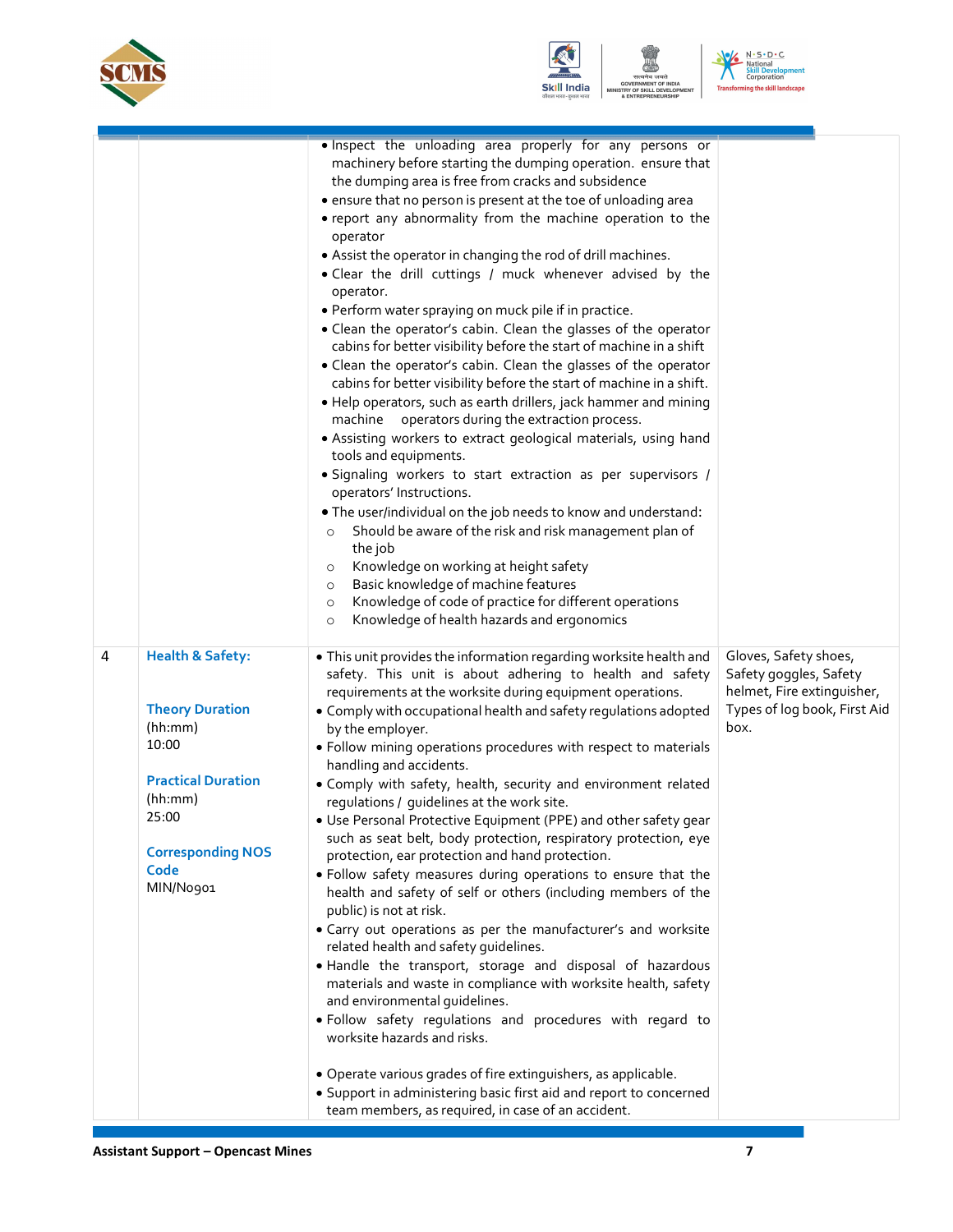





|                           | • Respond promptly and appropriately to an accident/incident or                                    |  |
|---------------------------|----------------------------------------------------------------------------------------------------|--|
|                           | emergency situation, within limits of your role and                                                |  |
|                           | responsibility.                                                                                    |  |
|                           | . Record and report details related to operations, incidents or                                    |  |
|                           | accidents, as applicable                                                                           |  |
|                           | . Follow the manufacturer's instructions for care and safe                                         |  |
|                           | operation of the equipment.                                                                        |  |
|                           | • Awareness about benching in quarries, dressing of overhangs,                                     |  |
|                           | undercuts, fencing.                                                                                |  |
|                           | • Uses of First aid and Hygiene.                                                                   |  |
|                           | · Awareness of Code of traffic in specific areas of mine.                                          |  |
|                           | Significance of fences.                                                                            |  |
|                           | • Standing orders in force at the mine. Safety in the vicinity of                                  |  |
|                           | Machinery.                                                                                         |  |
|                           | · Shot-firing and Safety regulations. How and where to take                                        |  |
|                           | shelters? Knowledge of mining safety procedures.                                                   |  |
|                           | · Outcome of violation of safety procedures.                                                       |  |
|                           | · Locally prepared Emergency Preparedness /<br>Disaster                                            |  |
|                           | Management Plan.                                                                                   |  |
|                           | · Process for reporting any unsafe act/condition in work area                                      |  |
|                           | which may endanger his or his colleague's life.                                                    |  |
|                           | • Sources of dust, noise and vibration and measures to minimize.                                   |  |
|                           | • Hazardous material safety and security rules and regulations as                                  |  |
|                           | prescribed by DGMS.                                                                                |  |
|                           | . In-depth knowledge of operation of the Jack Hammer and                                           |  |
|                           | chipped materials flow.                                                                            |  |
|                           | • Knowledge of technical and gallery training as per first schedule,                               |  |
|                           | Mining Vocational Training Rules (MVTR) 1966.                                                      |  |
| <b>Total Duration</b>     | <b>Unique Equipment Required:</b>                                                                  |  |
|                           |                                                                                                    |  |
| <b>Theory Duration</b>    | Projector System, Posters, Graph etc. Articulating Truck, Bulldozer, Cable/Hammer Tractor.         |  |
| 60:00                     | Dragline, Drills, Haul Truck, Loaders, Motor Grader (mining size e.g. CAT 24H), Photo analysis,    |  |
|                           | Quarry tub, Road header, Rock breaker, Mining lamp, Underground Personnel Carriers, Davy           |  |
|                           | lamp, Dragline excavator, Drill floor, Drilling jumbo, Headboards, Footplates, Cone setting tools. |  |
| <b>Practical Duration</b> | Helmet, gloves, harness, earplugs, goggles, node mask.                                             |  |
| 190:00                    |                                                                                                    |  |

Grand Total Course Duration: 250 Hours, 0 Minutes

(This syllabus/ curriculum has been approved by SSC: Skill Council for Mining Sector)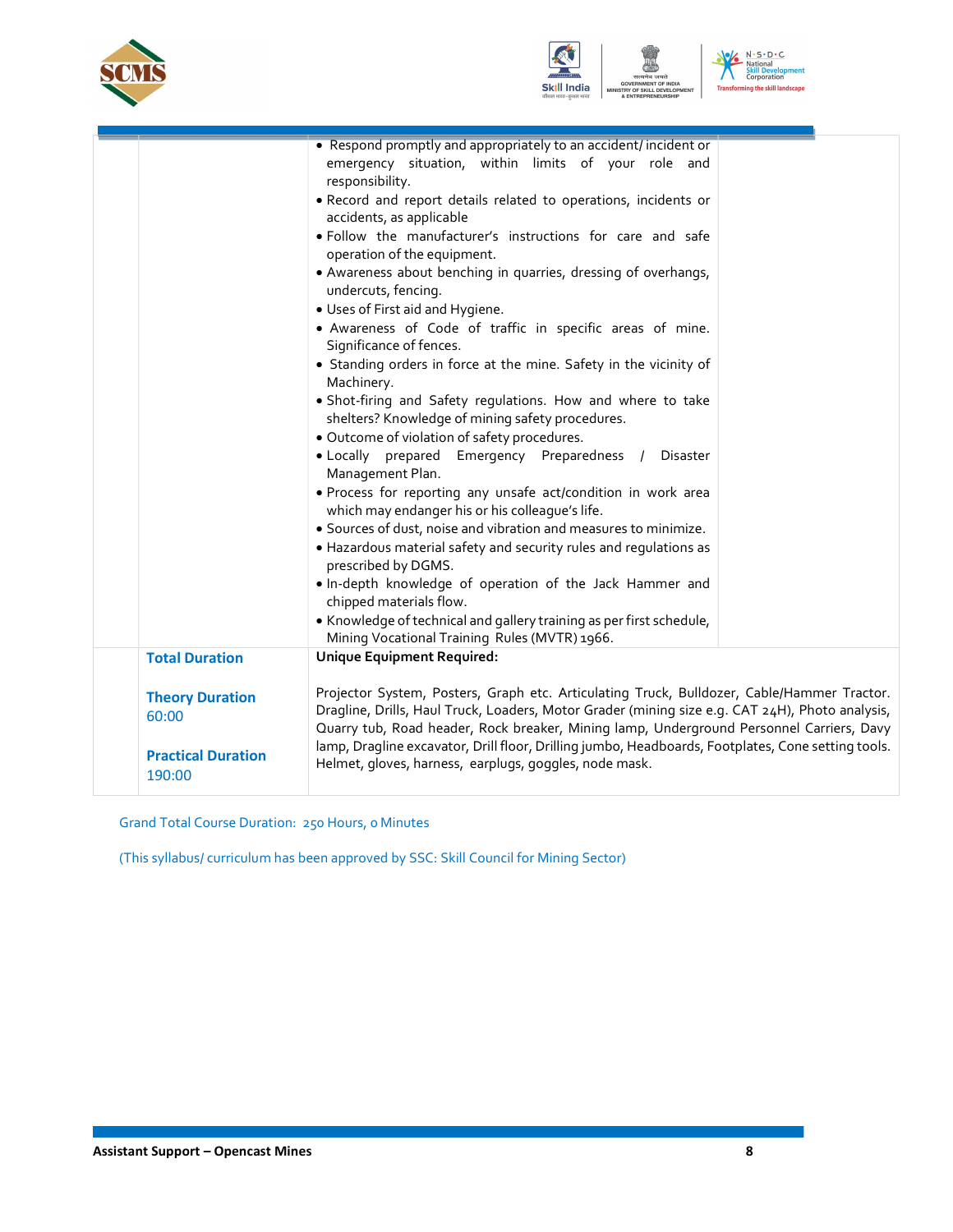



### Trainer Prerequisites for Job role: "Assistant Support – Opencast Mines" mapped to Qualification Pack: "MIN/Q0211"

| Sr.<br>No.     | Area                                     | <b>Details</b>                                                                                                                                                                                                                                                                                                                                                                          |
|----------------|------------------------------------------|-----------------------------------------------------------------------------------------------------------------------------------------------------------------------------------------------------------------------------------------------------------------------------------------------------------------------------------------------------------------------------------------|
| $\mathbf{1}$   | Description                              | To deliver accredited training service, mapping to the curriculum detailed above, in accordance<br>with the Qualification Pack "MIN/Q0211".                                                                                                                                                                                                                                             |
| $\overline{2}$ | Personal<br><b>Attributes</b>            | Aptitude for conducting training, and pre/ post work to ensure competent, employable<br>candidates at the end of the training. Strong communication skills, interpersonal skills, ability<br>to work as part of a team; a passion for quality and for developing others; well-organised and<br>focused, eager to learn and keep oneself updated with the latest in the mentioned field. |
| $\mathbf{3}$   | Minimum<br>Educational<br>Qualifications | Class VIII Pass.                                                                                                                                                                                                                                                                                                                                                                        |
| 4a             | <b>Domain</b><br>Certification           | Statutory Certificate from Directorate General of Mines Safety (DGMS) for Job Role: "Assistant<br>Support - Opencast Mines" mapped to QP: "MIN/Q0211". Minimum accepted score for domain<br>certification will be 80%.                                                                                                                                                                  |
| 4b             | <b>Platform</b><br>Certification         | Recommended that the Trainer is certified for the Job Role: "Trainer", mapped to the<br>Qualification Pack: "MEP/Q0102". Minimum accepted score for platform certification will be<br>80%.                                                                                                                                                                                              |
|                | Experience                               | Minimum 3 years of experience of working in opencast mines or in maintenance work like<br>electrical / mechanical maintenance.                                                                                                                                                                                                                                                          |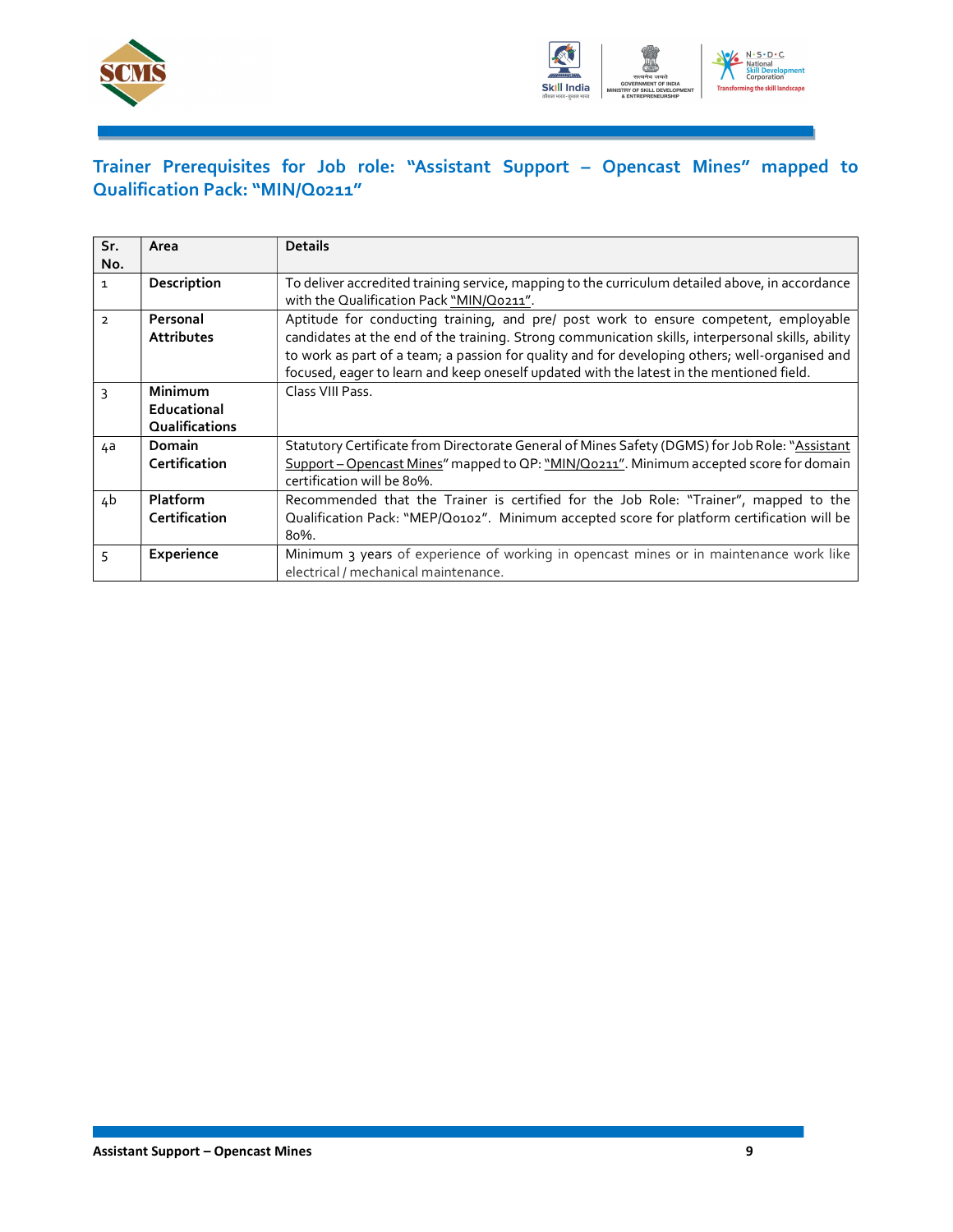



#### Annexure: Assessment Criteria

| <b>Assessment Criteria for Assistant Support - Opencast Mines</b> |                                           |
|-------------------------------------------------------------------|-------------------------------------------|
| <b>Job Role</b>                                                   | <b>Assistant Support – Opencast Mines</b> |
| <b>Qualification Pack</b>                                         | <b>MIN/Q0211</b>                          |
| <b>Sector Skill Council</b>                                       | Minina                                    |

| Sr.           | <b>Guidelines for Assessment</b>                                                                                       |
|---------------|------------------------------------------------------------------------------------------------------------------------|
| No.           |                                                                                                                        |
| $\mathbf{1}$  | Criteria for assessment for each Qualification Pack will be created by the Sector Skill Council. Each Performance      |
|               | Criteria (PC) will be assigned marks proportional to its importance in NOS. SSC will also lay down proportion of marks |
|               | for Theory and Skills Practical for each PC.                                                                           |
| $\mathcal{P}$ | The assessment of the theory/knowledge will be based on written test/viva-voce or both while skill test shall be hands |
|               | on practical. Behavior and attitude will be assessed while performing the task.                                        |
|               | Individual assessment agencies will create unique question papers for theory part for each candidate at each           |
|               | examination/training Centre (as per assessment criteria given)                                                         |
| 4             | Individual assessment agencies will create unique evaluations for skill practical for every student at each            |
|               | examination/training Centre based on these criteria.                                                                   |
|               | To pass the Qualification Pack, every trainee should score a minimum of 50% in every NOS                               |
| 6             | In case of successfully passing only certain number of NOS's, the trainee is eligible to take subsequent assessment on |
|               | the balance NOS's to pass the Qualification Pack.                                                                      |

|                                                                                        |                                                                                                                                                                                                                  |                                      |                |                | <b>Marks Allocation</b>           |
|----------------------------------------------------------------------------------------|------------------------------------------------------------------------------------------------------------------------------------------------------------------------------------------------------------------|--------------------------------------|----------------|----------------|-----------------------------------|
| Assessment<br>outcomes                                                                 | <b>Assessment Criteria for outcomes</b>                                                                                                                                                                          | <b>Total</b><br><b>Mark</b><br>(100) | Out<br>Of      | <b>Theory</b>  | <b>Skills</b><br><b>Practical</b> |
|                                                                                        |                                                                                                                                                                                                                  | 100                                  | 100            | 30             | 70                                |
| MIN/N0239:<br>1.<br>Assist<br>in<br>pre-<br>operational<br>check,<br>servicing of HEMM | PC1. Assist in visual inspection of the body components for<br>cracks and wear. Observe any unusual noise, vibration, leak,<br>spillage, accumulation etc. and communicate the same to<br>Technician / Operator. | 40                                   | 3              | 2              | $\mathbf{1}$                      |
|                                                                                        | PC2. Inspect the bucket for any crack or damage. Inspect the<br>tooth points and lock pin.                                                                                                                       |                                      | 2              | 1              | $\mathbf{1}$                      |
|                                                                                        | PC3. Check the hydraulic oil levels, radiator water levels, any<br>leakages                                                                                                                                      |                                      | 3              | $\overline{2}$ | $\mathbf{1}$                      |
|                                                                                        | PC4. Check the track chain pad, bolts and links in crawler<br>mounted equipment. Tighten bolts as required.                                                                                                      |                                      | $\overline{2}$ | $\mathbf{1}$   | $\mathbf{1}$                      |
|                                                                                        | PC5. Check gauges, indicators, and sensor are fully functional.<br>Observe any alarm message and report the same to Technician<br>or Operator.                                                                   |                                      | $\overline{2}$ | $\mathbf{1}$   | $\mathbf{1}$                      |
|                                                                                        | PC6. Check for any leakage in compressor unit and all fittings<br>and air lines. The condition of trailing cable and cable joints.                                                                               |                                      | 2              | $\mathbf{1}$   | $\mathbf{1}$                      |
|                                                                                        | PC7. Carry all the tools and tackles to complete the job.                                                                                                                                                        |                                      | 2              |                | $\overline{2}$                    |
|                                                                                        | PC8. To clean the work area and assist the Technician in<br>conducting inspection and check different machine area.                                                                                              |                                      | 3              | $\mathbf{1}$   | 2                                 |
|                                                                                        | PC9. Follow all the work instruction from Fitter / Technician<br>related to routine maintenance.                                                                                                                 |                                      | $\mathbf{1}$   | 1              | $\Omega$                          |
|                                                                                        | PC10. Ensure that no maintenance task on the engine is<br>performed when running or still hot.                                                                                                                   |                                      | 1              | 0              | $\mathbf{1}$                      |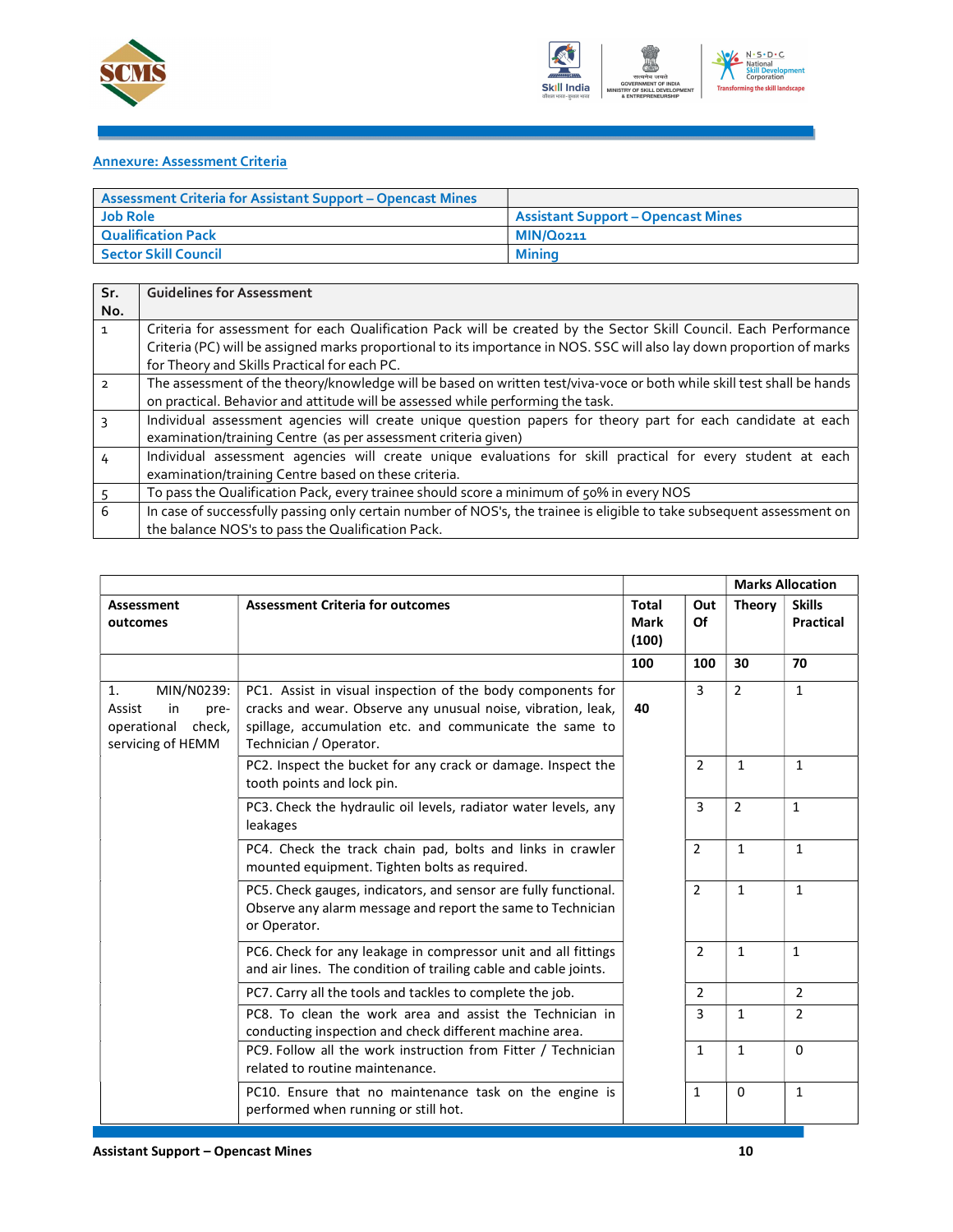





|                                                            | PC11. Repair or replace faulty parts as per Technician or<br>Operator's instructions.                                                                                                |    | 2              | 1              | 1              |
|------------------------------------------------------------|--------------------------------------------------------------------------------------------------------------------------------------------------------------------------------------|----|----------------|----------------|----------------|
|                                                            | PC12. Use various kinds of hand held and power-tools to lift,<br>dismantle or assemble machine components.                                                                           |    | 2              | $\mathbf{1}$   | $\mathbf{1}$   |
|                                                            | PC13. Perform greasing & lubrication as directed by Operator<br>/ Technician.                                                                                                        |    | $\overline{3}$ | $\mathbf{1}$   | $\overline{2}$ |
|                                                            | PC14. Assist in oil changes, change of oil filters and air filters,<br>replaces hoses, belts, water pumps and other parts.                                                           |    | $\overline{3}$ | $\mathbf{1}$   | $\overline{2}$ |
|                                                            | PC15. Check fan belts, hoses, wiper blades and other safety<br>equipment; check water and antifreeze levels; check air in tires<br>and inflate tires and changes tires as necessary. |    | $\overline{3}$ | $\mathbf{1}$   | $\overline{2}$ |
|                                                            | PC16. Assist technician in<br>maintaining<br>and<br>repairing<br>automotive fleet and small equipment                                                                                |    | 2              | $\mathbf{1}$   | $\mathbf{1}$   |
|                                                            | PC17. Change and repair tires for the automotive fleet and<br>responds to road service calls. Tow broken-down vehicles.                                                              |    | $\overline{2}$ | $\mathbf{1}$   | $\mathbf{1}$   |
|                                                            | PC18. Fuel, wash, and clean administrative vehicles.                                                                                                                                 |    | $\mathbf{1}$   | 0              | $\mathbf{1}$   |
|                                                            | PC19. Assist in welding services as needed.                                                                                                                                          |    | $\mathbf{1}$   | $\mathbf 0$    | $\mathbf{1}$   |
|                                                            |                                                                                                                                                                                      |    | 40             | 17             | 23             |
| MIN/N0240:<br>2.<br>Assist<br>Mining                       | PC1. Follow the work instruction for shifting and placement of<br>machine.                                                                                                           | 40 | 2              | $\mathbf{1}$   | $\mathbf{1}$   |
| operators in shifting,<br>placement,<br>cleanliness<br>and | PC2. Ensure that the path is free from any obstruction. Ensure<br>that no blasting operation is in progress in the area to be<br>shifted.                                            |    | $\overline{2}$ | $\mathbf{1}$   | $\mathbf{1}$   |
| operation of<br>the<br>machine.                            | PC3. carry the trailing cable while placement of machine in<br>case of electrical driven machines                                                                                    |    | $\overline{2}$ | $\mathbf{1}$   | $\mathbf{1}$   |
|                                                            | PC4. Guide the operator for placement of drill machine at<br>distinctly marked position given by Mechanic/Technician/<br>surveyor.                                                   |    | $\overline{2}$ | $\mathbf{1}$   | $\mathbf{1}$   |
|                                                            | PC5. carry out visual inspection of the area before starting the<br>operation                                                                                                        |    | $\overline{3}$ | $\mathbf{1}$   | $\overline{2}$ |
|                                                            | PC6. Inspect the unloading area properly for any persons or<br>machinery before starting the dumping operation. Ensure that<br>the dumping area is free from cracks and subsidence.  |    | $\overline{2}$ | $\mathbf{1}$   | 1              |
|                                                            | PC7. ensure that no person is present at the toe of unloading<br>area                                                                                                                |    | $\overline{2}$ | 0              | 2              |
|                                                            | PC8. report any abnormality from the machine operation to<br>the operator                                                                                                            |    | $\overline{3}$ | $\overline{2}$ | $\mathbf{1}$   |
|                                                            | PC9. Assist the operator in changing the rod of drill machines.                                                                                                                      |    | $\overline{3}$ | $\mathbf{1}$   | $\overline{2}$ |
|                                                            | PC10. Clear the drill cuttings / muck whenever advised by the<br>operator.                                                                                                           |    | $\overline{3}$ | $\mathbf{1}$   | $\overline{2}$ |
|                                                            | PC11. Perform water spraying on muck pile if in practice.                                                                                                                            |    | 3              | $\mathbf{1}$   | $\overline{2}$ |
|                                                            | PC12. Clean the operator's cabin. Clean the glasses of the<br>operator cabins for better visibility before the start of machine<br>in a shift                                        |    | $\overline{2}$ | $\mathbf 0$    | $\overline{2}$ |
|                                                            | PC13. Clean the foot plates, pedals and steps free from mud,<br>dirt, oil, grease, ice and snow at regular intervals. Perform<br>periodic cleaning of the entire machine.            |    | $\overline{2}$ | $\mathbf{1}$   | $\mathbf{1}$   |